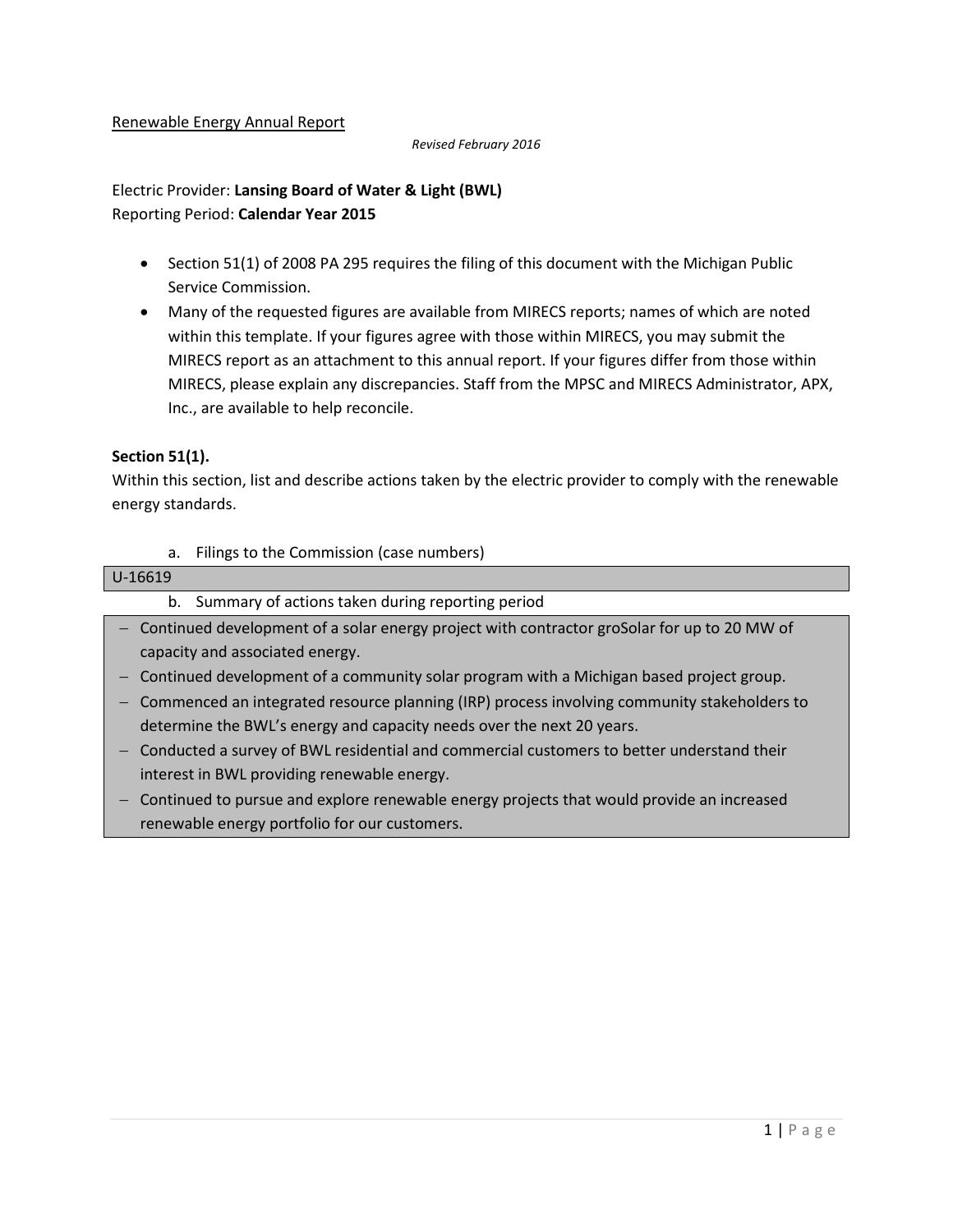### **Section 51(2)(a).**

Within this section, list the number of energy credits obtained and, if bundled credits, the MWh of electricity generated or otherwise acquired during the reporting period, including those credits transferred from ones wholesale electric supplier. This data may be found in MIRECS reports titled: My Generation Report and My Credit Transfers.

| <b>Credits From</b>                       | <b>Renewable Energy</b><br><b>Credits</b> | <b>Incentive Credits</b> | <b>MWh Electricity</b><br><b>Generated/Acquired</b> |
|-------------------------------------------|-------------------------------------------|--------------------------|-----------------------------------------------------|
| Generated<br>(My Generation Report)       | 190                                       | 414                      | 190.4                                               |
| <b>Purchased</b><br>(My Credit Transfers) | 147,252                                   | 8,397                    | 146,833.5                                           |
| <b>Total Credits</b>                      | 147,442                                   | 8,811                    | 147,023.9                                           |

Explain any differences between the data provided and MIRECS reports.

The MWh readings are taken from the accounting system. By contractual agreement with Tower Kleber and Beebe 1b, the financial reporting may not reflect the actual meter reads at the generator or the information entered into MIRECS.

Within this section, list the type of and number of energy credits sold, traded or otherwise transferred during the reporting period.

|                                                      | <b>Renewable Energy</b><br><b>Credits</b> | <b>Incentive Credits</b> |
|------------------------------------------------------|-------------------------------------------|--------------------------|
| Sold, traded or<br>otherwise transferred             |                                           |                          |
| <b>Expired</b><br>(not in compliance<br>sub-account) |                                           |                          |

This data may be found in MIRECS reports titled: My Sub-Accounts (filtered by Michigan eligibility and its end date) and My Credit Transfers.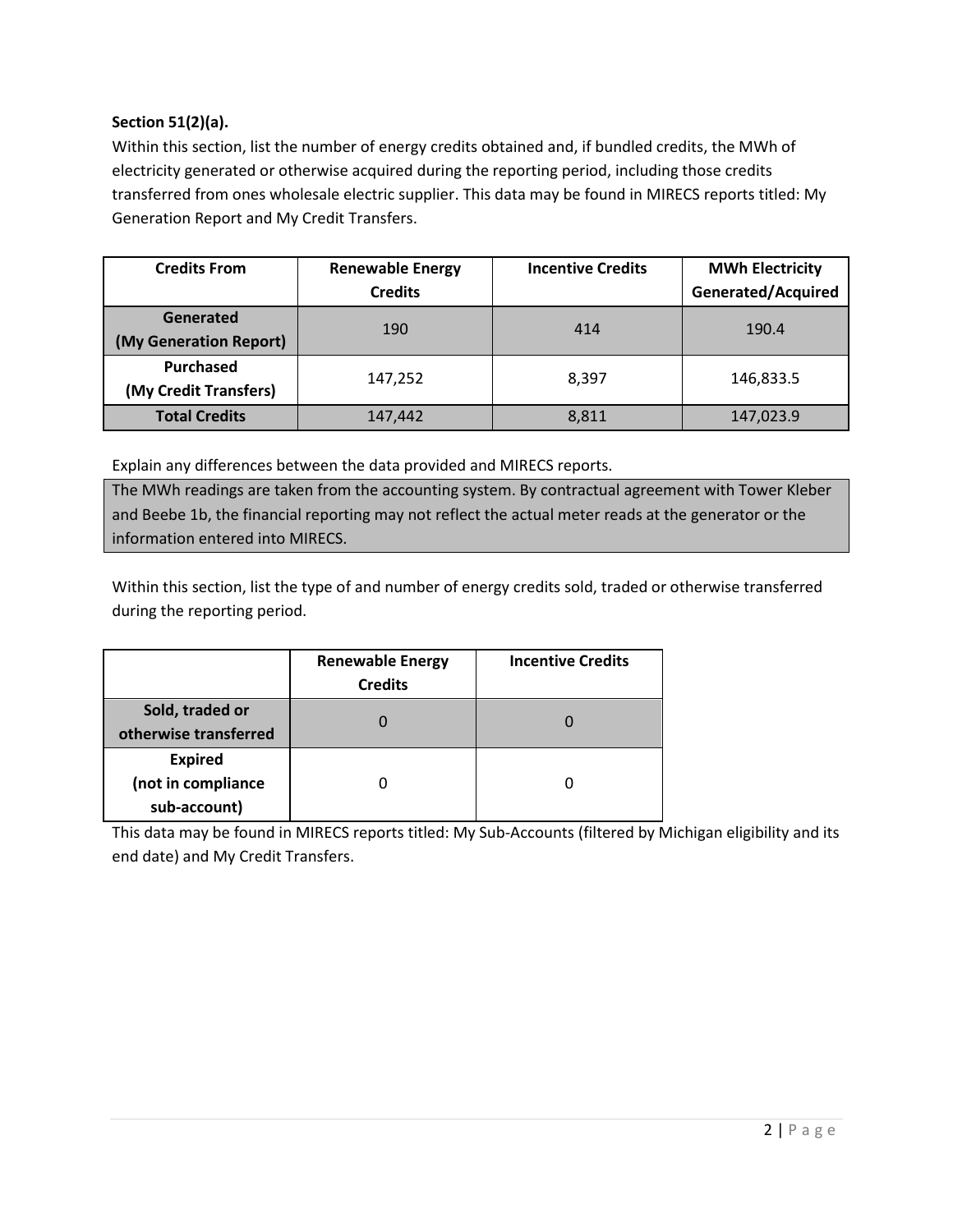### **Section 51(2)(b).**

Within this section, list the number of advanced cleaner energy credits obtained and, if bundled, the MWh of advanced cleaner energy generated or otherwise acquired during this reporting period. This data may be found in MIRECS reports titled: My Generation Report and My Credit Transfers.

|                               | <b>Advanced Cleaner Energy Credits</b> | <b>MWh Electricity</b><br>Generated/Acquired |
|-------------------------------|----------------------------------------|----------------------------------------------|
| Generated                     | N/A                                    | N/A                                          |
| (My Generation Report)        |                                        |                                              |
| Purchased                     | N/A                                    | N/A                                          |
| (My Credit Transfers)         |                                        |                                              |
| <b>Total Credits acquired</b> | N/A                                    | N/A                                          |

Did the percentage limits in Section 27(7) affect development of advanced cleaner energy by the electric provider? How so?

No

## **Section 51(2)(c).**

Within this section, list each renewable energy system (RES) and advanced cleaner energy system (ACES) owned, operated or controlled by the electric provider. List the capacity of each system, the amount of electricity generated by each system and the percentage of electricity which was generated from renewable energy (RE) or advanced cleaner energy (ACE).

| <b>System Name1</b>               | <b>System Type</b><br>(RES or ACES) | Nameplate<br>Capacity (MW) | Electricity<br><b>Generated (MWh)</b> | % of Electricity<br>generated by<br><b>RE/ACE</b> |
|-----------------------------------|-------------------------------------|----------------------------|---------------------------------------|---------------------------------------------------|
| Moores Park Dam                   | <b>RES</b>                          | 0.5                        | 0                                     | N/A                                               |
| Cedar Street Solar<br>Facility    | <b>RES</b>                          | 0.054                      | 123.3                                 | 100%                                              |
| <b>REO Town Solar</b><br>Facility | <b>RES</b>                          | 0.013                      | 18.4                                  | 100%                                              |
| Cedar Street Solar<br>Expansion   | <b>RES</b>                          | 0.104                      | 48.7                                  | 100%                                              |

1System name should agree with the project name listed within MIRECS.

This data may be found in the Project Management module within MIRECS.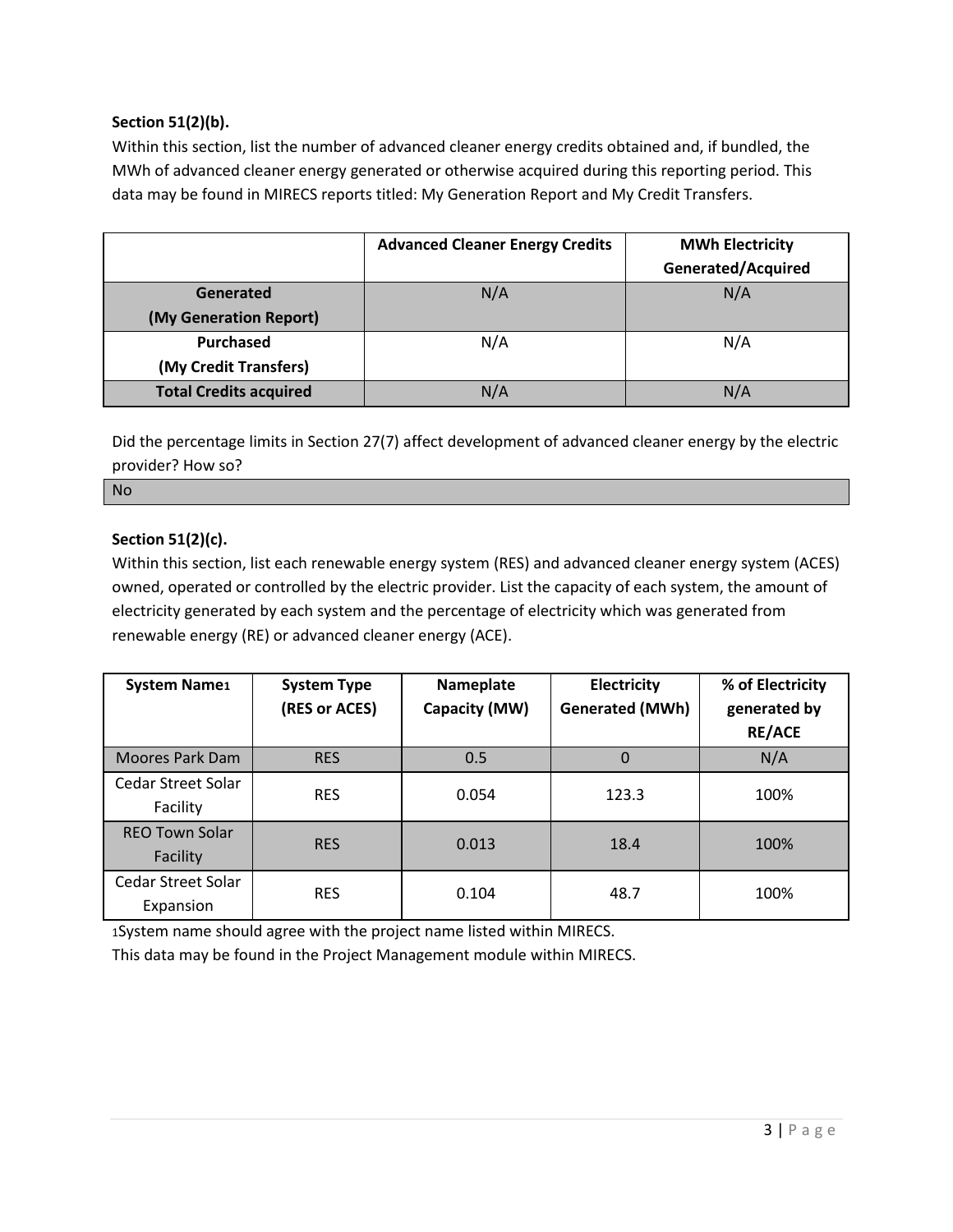Within this section, list the renewable energy system (RES) and advanced cleaner energy systems (ACES) the electric provider is purchasing energy credits from. These include purchase power agreements. However, unbundled (credit only) purchases do not need to be listed here. Projects (generators) serving multijurisdictional electric providers should be listed here.

| <b>System Name</b>                                                          | <b>System Type</b><br>(RES or ACES) | Electricity<br><b>Purchased (MWh)</b> | <b>Energy Credits</b><br>Purchased1 | <b>Allocation Factor</b><br>and Method |
|-----------------------------------------------------------------------------|-------------------------------------|---------------------------------------|-------------------------------------|----------------------------------------|
| <b>Tower Kleber</b><br><b>Hydro Plant</b>                                   | <b>RES</b>                          | 6,298.1                               | 7,019                               | 100%                                   |
| <b>Granger Electric</b><br>Company - Grand<br>River #1, Wood<br>Road #1, #2 | <b>RES</b>                          | 83,739.4                              | 91,534                              | 100%                                   |
| Excelon<br>Generation<br>Company - Beebe<br>1B                              | <b>RES</b>                          | 56,796.0                              | 57,096                              | 38%<br>19.2MW of<br>50.4MW             |

1Distinguish between different types of credits (REC or ACEC).

Allocation Factor and Method: For use if 100% of system output is not purchased. For instance, a system selling to multiple parties: list how the energy and credits are allocated – if by percentage, list the percentage as well.

Allocation Factor and Method: If used by multijurisdictional electric providers please include which percentage of energy and credits are to be distributed to Michigan (list allocation method as well, for example: system load).

# **Section 51(2)(d).**

Within this section, list whether, during the reporting period, the electric provider entered into a contract for, began construction on, continued construction of, acquired, or placed into operation a renewable energy (RE) system or advanced cleaner energy (ACE) system.

| <b>System Name1</b> | RE/ACE) | <b>Resource</b><br>(technology, | Nameplate<br>Capacity (MW) | Construction<br>start date or<br>acquisition<br>date | Commercial<br>operation date | Owned by<br>electric<br>provider? |
|---------------------|---------|---------------------------------|----------------------------|------------------------------------------------------|------------------------------|-----------------------------------|
| N/A                 |         |                                 |                            |                                                      |                              |                                   |
| N/A                 |         |                                 |                            |                                                      |                              |                                   |
| N/A                 |         |                                 |                            |                                                      |                              |                                   |

1System name should agree with the project name listed within MIRECS.

Dates may be forecast.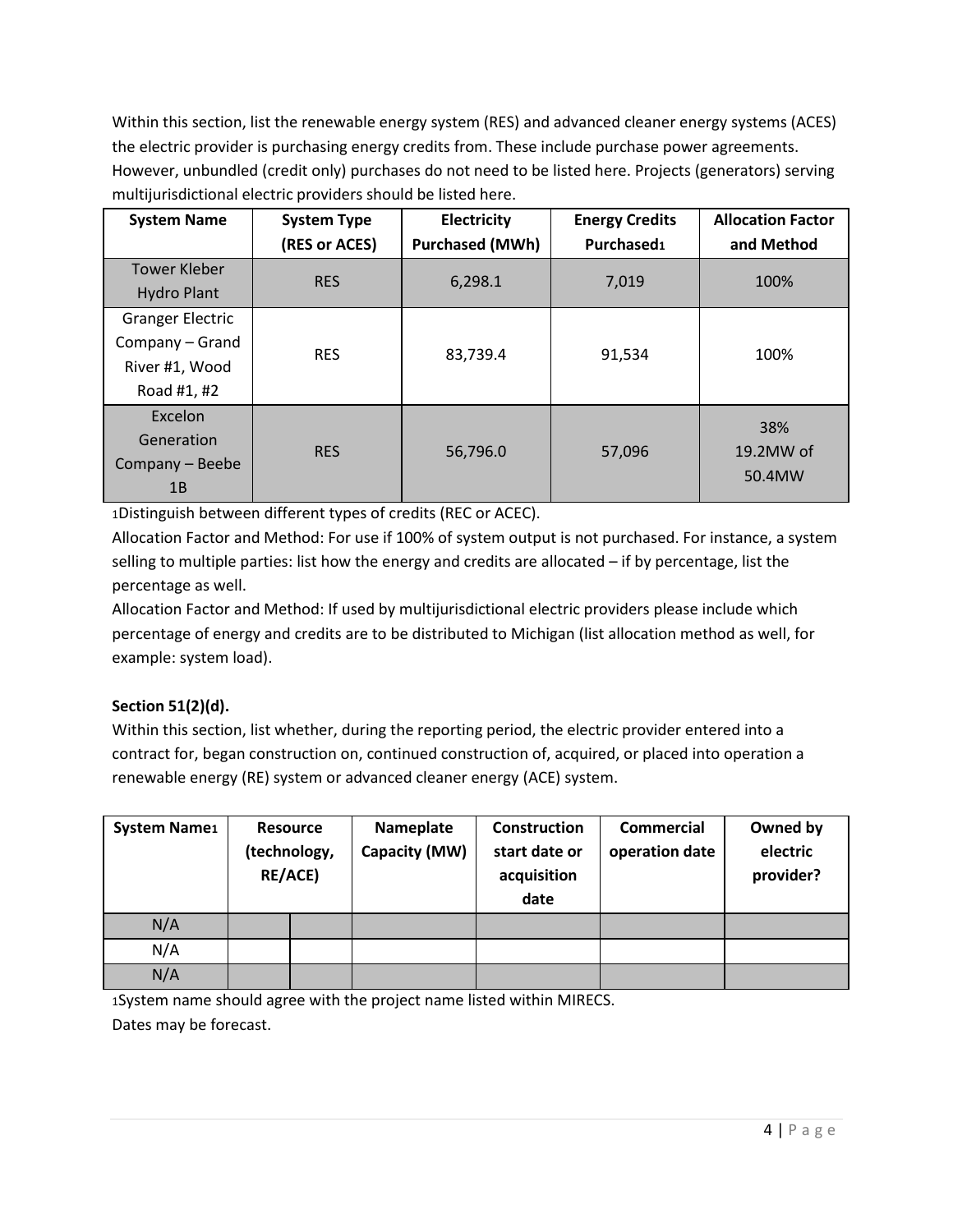### **Section 51(2)(e).**

Within this section, list the expenditures incurred during the reporting period to comply with the renewable energy standards or the forecasted expenditures for the remaining plan period. Also, electric providers with an approved or planned renewable energy surcharge (as per Section 45), list the incremental cost of compliance (ICC) incurred during the reporting period.

| Total Costs to Comply with Renewable Energy Standard in 2015 |
|--------------------------------------------------------------|
| \$9,946,597                                                  |

| Forecast of total expenditures for the remaining plan period of 2016-2029 |  |
|---------------------------------------------------------------------------|--|
| \$189,899,837                                                             |  |

Total Expenditures: ICC + Transfer Cost

**Total Transfer Cost for 2015 (if any)** N/A

Transfer Cost: The component of renewable energy and capacity revenue recovered from PSCR clause.

| Total ICC for 2015 (if had an approved or planned renewable energy surcharge in 2015) |
|---------------------------------------------------------------------------------------|
| \$1,397,359                                                                           |

| Forecast of the ICC for the remaining plan period<br>$(2016 - 2029)$ | Monthly residential surcharge (\$3 or less) |
|----------------------------------------------------------------------|---------------------------------------------|
| \$41,105,832                                                         | S <sub>0.75</sub>                           |

| Capital Expenditures for 2015 (if any) |
|----------------------------------------|
|                                        |

Capital Expenditure: An investment in a renewable energy capital asset.

#### **Section 51(2)(f).**

Within this section, list the method and the retail sales in MWh for the reporting period.

List the Method: either average of 2012-2014 retail sales or the 2014 weather normalized retail sales.

Average of 2012-2014 retail sales

The method chosen should be consistent with the method approved in the initial plan case from 2009. All sales are retail (net of wholesale).

(A) List the sales in MWh based on the method selected above. Please show the calculation of this figure (including listing the sales of each year if the three year average method is used).

2012 Retail Sales = 2,176,746 2013 Retail Sales = 2,144,520 2014 Retail Sales = 2,112,555 **3-Year Average Retail Sales = 2,144,607**